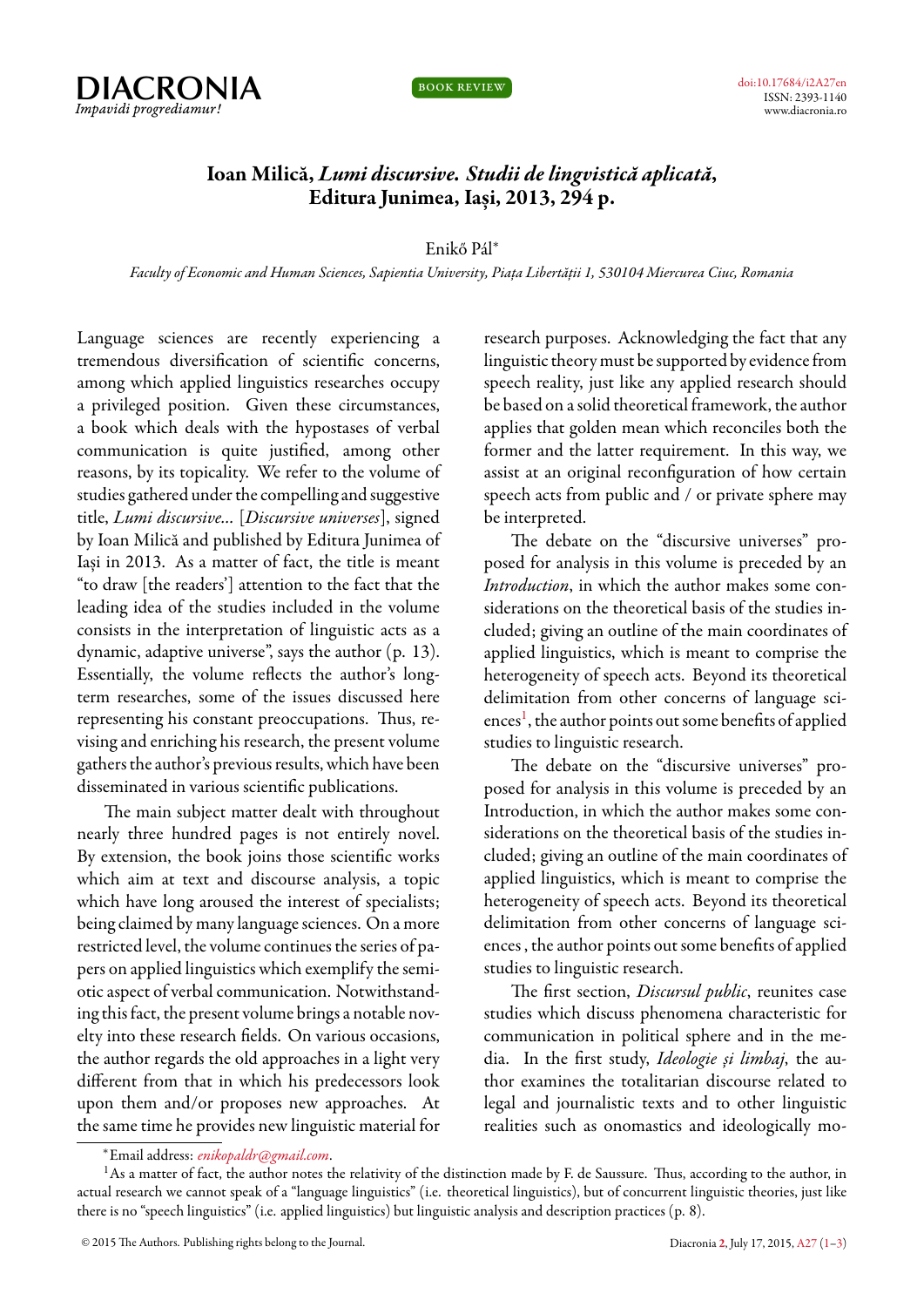tivated urban toponymy. This one is followed by the study entitled *Cuvintele discordiei*, in which the author claims, quite fairly, that linguistic violence is widely and constantly encountered in contemporary Romanian political discourse. In this case study, the author explores aspects such as the presence of jargon in political statements of Romanian parliamentarians, inventorying other "anomalies" or linguistic phenomena incompatible with the structural and functional characteristics of political discourse. The examples given by the author in this respect are very instructive. The last study included in this thematic field, *Embleme onomastice*, is remarkable for the author's pertinent observations regarding the aggression of anthroponyms in public sphere.

In the second section, *Universul proverbelor*, the author analyses certain discursive phenomena which are fundamental to the proper interpretation of the use of proverbs in verbal communication. The first study,*Gramaticalizareșistilizare paremiologică*, deals with certain structural and ornamental patterns of proverbs, the author's purpose being to propose a typology of the contextual uses of proverbial formulas. The next study, *"Vorba ceea"*, exploits the ways in which these sapiential phrases may be anchored in discourse. In our opinion, the last study of this section, *Stigmate proverbiale*, stands out for its extremely interesting subject matter. In this case, proverbs are regarded as imagological emblems, the author proposing to discuss the stereotypes reflected in these words of wisdom. We believe that the universe of these adages, quite fascinating of its own, become even more interesting when these folk piece of advice acquire the quality of constituents of a "repeated discourse"[2](#page-1-0) . In this regard, the studies included in the present section demonstrate the proverbs' extraordinary vitality and their function as a ceaseless source of inspiration including for everyday speech acts.

The last section of the volume, *Modele naive, modele savante*, includes studies which explore the linguistic material offered by folk and scientific terminology. Although apparently situated outside the

"discursive universes" mentioned above, the incorporation of this research field into the volume is justified, on the one hand, by the fact that terminologies, in their turn, reflect certain world views. On the other hand, the study of terminology is useful in showing that some of the discursive universes have metaphorical character par excellence. Thus, in the first study, *Modele cognitive și oglindiri figurative*, the author gives an outline of botanical terminology, insisting on the peculiarities of the folk and scientific model of designating plants and on the onomasiological domains reflected on the semantic level of ethnobotanical and scientific names. Another study, *Imaginarul animalier în presa sportivă contemporană*, is dedicated to nicknames and tag-names derived from animal names which are in current use in Romanian and international media. The series of applied linguistics studies ends with some considerations on the features and functions of metaphor in scientific discourse which is the topic of the case study entitled *Metafora științifică*.

The present volume is remarkable for the interdisciplinary character of the analysis carried out by the author. Thus, speech acts are not unilaterally described, i.e. from the point of view of a single methodological framework, but they are analysed from various perspectives. Due to the nature and complexity of the interpreted linguistic material, the author makes use of a wide range of methods and tools belonging to different scientific domains. In this way, the author manages to point out the solidarity of speech acts with the communication situations in which they are employed.

The results obtained by the author are related, with a great competence, to the previous researches carried out in theoretical and applied linguistics. Moreover, the book invites the reader to reflect upon the issues discussed the while the analysis questions foregoing hypothesis or conveys explanations offered by other specialists or by the author himself. In this regard, we should note the proper and scientific manner, in which the author supports his statements, presents and explains the extracted linguistic mater-

<span id="page-1-0"></span> ${}^{2}$ By "repeated discourse" we mean what E. Coșeriu defines as: "everything that, in the speech of a community, is repeated more or less alike, in form of an already existing discourse or a more or less stable combination of either short or long fragments of «what has already been said»" (in *Lecții de lingvistică generală*, Chișinău, Editura Arc, p. 258). We also refer to the definition given by Stelian Dumistrăcel: "«prefabricated speech acts» such as proverbs, idiomatic expressions, formulas of comparison, citations from authors etc., inserted by «collage» in sentences which represent a product of «free speech technique»" (in*Discursul repetat întextul jurnalistic. Tentația instituirii comuniunii fatice prin mass-media*, Editura Universității "Alexandru Ioan Cuza", Iași, 2006, p. 7).